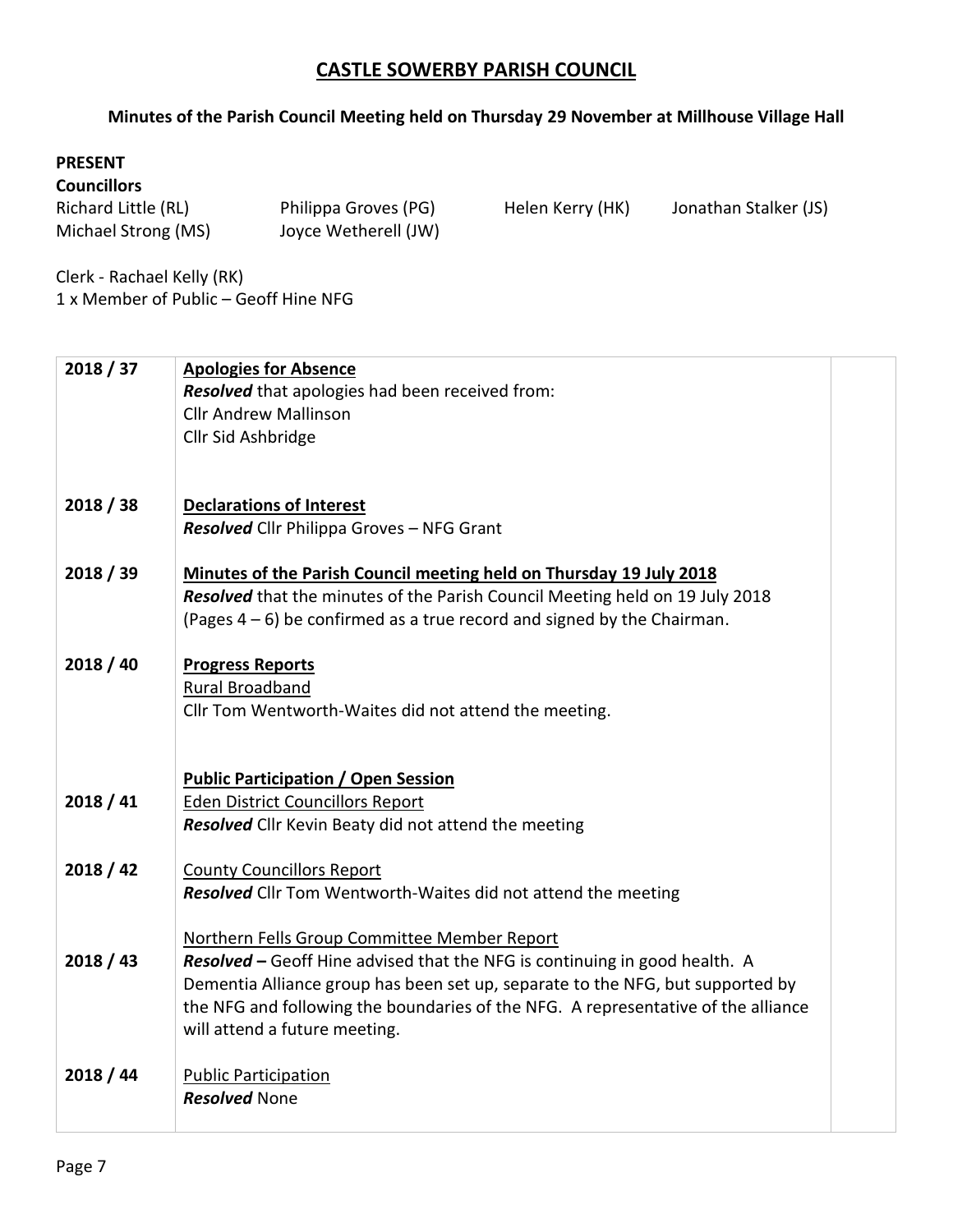| 2018 / 45              | <b>Planning Matters</b><br>Resolved that the following applications were received from Eden District Council.<br>The Clerk to inform EDC of the Councils' observations as follows:<br>None                                                                                                                                                                                                                                                                                                                                                                                             |                                         |           |
|------------------------|----------------------------------------------------------------------------------------------------------------------------------------------------------------------------------------------------------------------------------------------------------------------------------------------------------------------------------------------------------------------------------------------------------------------------------------------------------------------------------------------------------------------------------------------------------------------------------------|-----------------------------------------|-----------|
| 2018 / 46              | <b>Resolved</b> to note the decisions of Eden District Council with regard to the following<br>applications:<br>None                                                                                                                                                                                                                                                                                                                                                                                                                                                                   |                                         |           |
| 2018 / 47              | <b>Financial Records</b><br>Resolved that the funds currently stand at £6,938.66 and be received and noted.                                                                                                                                                                                                                                                                                                                                                                                                                                                                            |                                         |           |
| 2018 / 48              | <b>Resolved</b> that the Chairman was authorised to sign the cash book / bank<br>reconciliation                                                                                                                                                                                                                                                                                                                                                                                                                                                                                        |                                         |           |
| 2018 / 49              | <b>Resolved</b> that a donation to the Northern Fells Group (£300) & Castle Sowerby<br>Church (£250) to be made.                                                                                                                                                                                                                                                                                                                                                                                                                                                                       |                                         | RK        |
| 2018 / 50              | Resolved that the precept be set at £2,500 for YE 31.03.2019                                                                                                                                                                                                                                                                                                                                                                                                                                                                                                                           |                                         | <b>RK</b> |
| 2018 / 51<br>2018 / 52 | Resolved that the following payments be made:<br>R Kelly Wages & Expenses<br><b>HMRC</b><br>Northern Fells Group<br>Castle Sowerby Church<br><b>Schedule of Correspondence, Notices, Publications &amp; Matters Arising</b><br>To discuss any upcoming parish projects which could apply for a grant from CSPC.<br>Resolved to set aside some monies for the play group to improve the outside area                                                                                                                                                                                    | £130.58<br>£25.80<br>£300.00<br>£250.00 |           |
| 2018 / 53              | at Millhouse Village Hall<br>To discuss locations for grit bins and the purchase of them<br>RK                                                                                                                                                                                                                                                                                                                                                                                                                                                                                         |                                         |           |
| 2018 / 54<br>2018 / 55 | <b>Resolved</b> to purchase 25 grit bins for placing in the parish<br>To discuss the recent roadworks on the B5305<br><b>Resolved</b> that the work have been completed to a high standard, although, the<br>drain at Inglewood Edge has not been cleaned out, there needs to be a<br>guard/rails/pole at the bridge wall, the trees require trimmed back and the<br>diversion/signage was appalling. The Clerk to contact CCC.<br>To note the results of the recent Community Governance Review<br>Resolved EDC have notified CSPC that they will not be proposing with the suggested |                                         | RK        |
| 2018 / 56              | 2 wards.<br>To consider requesting EDC provide additional paper/card recycling bins at the<br>recycling facility<br>Resolved The aluminium bin has been removed as it had split. Paper/cardboard bin<br>has been removed, needs replaced. The Clerk to contact EDC.                                                                                                                                                                                                                                                                                                                    |                                         | RK        |